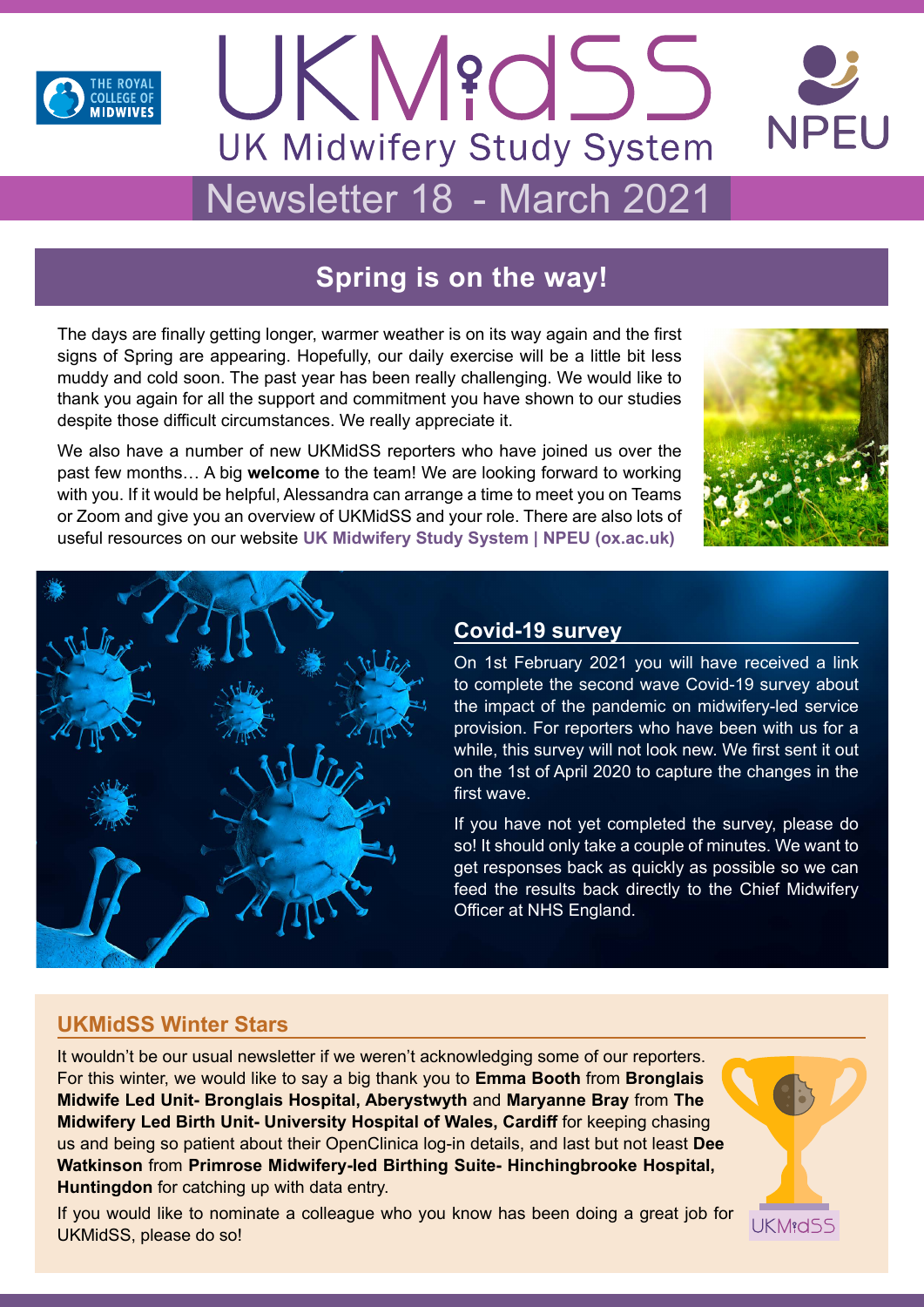## **PPH Study**

Time is really flying by and it has been nearly a year since we stopped requesting monthly reports for the PPH Study. We collected data from September 2019 to February 2020 (when we had to stop collecting data because of the pandemic) and have had 1685 cases reported overall.

We know everyone has been under increased pressure over the past year, which has made finding time for reporting and data entry that much harder. That makes it even more impressive that we have had 95% of monthly reports submitted for the study. Because we had to stop the study early we only have 6 months of data collection, so it's even more important than usual that we have complete data for all the cases reported.

We currently have 14% of cases for which data entry has not yet been started or is not yet complete. Please check the table below to make sure that you haven't got any outstanding data entry. Let us know if you're having problems catching up.

| Centres with outstanding/incomplete data entry |  |  |  |  |
|------------------------------------------------|--|--|--|--|
|------------------------------------------------|--|--|--|--|

| <b>Unit</b>                                                   | Not yet started | <b>Started but not completed</b> |
|---------------------------------------------------------------|-----------------|----------------------------------|
| Abbey Birth Centre, St Peter's Hospital                       | $\overline{2}$  | 0                                |
| Alexandra Birth Centre, Watford General Hospital              | $\overline{7}$  | $\overline{4}$                   |
| AMU Midwifery Suite, Ayrshire Maternity Unit                  | 12              | $\overline{2}$                   |
| Arbroath Community Maternity Unit, Arbroath Infirmary         | $\overline{0}$  | $\overline{1}$                   |
| <b>Aylesbury Birth Centre</b>                                 | 3               | $\overline{4}$                   |
| <b>Barking Birth Centre</b>                                   | 1               | $\overline{0}$                   |
| Bluebell Birth Centre, North Manchester General Hospital      | $\overline{0}$  | $\overline{2}$                   |
| Bracken Birth Centre, Musgrove Park Hospital                  | $6\phantom{1}$  | $\overline{0}$                   |
| Brecon Birth Centre, Brecon War Memorial Hospital             | $\overline{0}$  | $\overline{1}$                   |
| <b>Bronglais Midwife Led Unit</b>                             | $\overline{1}$  | $\overline{0}$                   |
| <b>Brook Birth Centre, Ipswich Hospital</b>                   | 12              | $\overline{1}$                   |
| Chippenham Birth Centre, Chippenham Community Hospital        | 3               | $\overline{0}$                   |
| Coastal Birthing Unit, Clacton and District Hospital          | $\overline{0}$  | $\overline{2}$                   |
| Community Maternity Unit, Perth Royal Infirmary               | $\overline{0}$  | $\overline{1}$                   |
| <b>Llanidloes Birth Centre</b>                                | 1               | $\overline{0}$                   |
| Lotus Midwifery Unit, Leeds General Infirmary                 | 4               | $\overline{0}$                   |
| Maidstone Birth Centre, Maidstone Hospital                    | $\overline{0}$  | $\overline{2}$                   |
| Meadows Birth Centre, Leicester General Hospital              | $\overline{0}$  | $\overline{2}$                   |
| New Beginnings, Southend Hospital                             | 8               | $\mathbf 1$                      |
| Oxford Spires Midwifery-led Unit, The John Radcliffe Hospital | $\overline{0}$  | 1                                |
| Penrice Birth Centre, St Austell                              | 1               | $\overline{0}$                   |
| Singleton Midwife-led Unit, William Harvey Hospital           | $\overline{0}$  | $\overline{1}$                   |
| <b>Stockport Birth Centre</b>                                 | 8               | $\overline{0}$                   |
| <b>Stroud Maternity Unit</b>                                  | 10              | $\overline{0}$                   |
| <b>Tair Afon Birth Centre</b>                                 | 3               | $\mathbf 1$                      |
| Wrekin Midwife Led Unit, Princess Royal Hospital              | $\overline{c}$  | 0                                |
| The Birth Centre, Birmingham Women's Hospital                 | 1               | 1                                |
| The Birthing Unit, Broomfield Hospital                        | $\overline{0}$  | $\mathbf{1}$                     |
| The Birth Centre, St Helier Hospital                          | $\overline{7}$  | $\overline{0}$                   |
| The Birthing Room, St Mary's Hospital, Isles of Scilly        | $\overline{1}$  | $\overline{0}$                   |
| The Birthing Unit, Chelsea and Westminster Hospital           | $\sqrt{5}$      | $\overline{0}$                   |
| The Birthing Unit, County Hospital, Stafford                  | 1               | 1                                |
| The Birthing Unit, East Surrey Hospital                       | $\overline{2}$  | 1                                |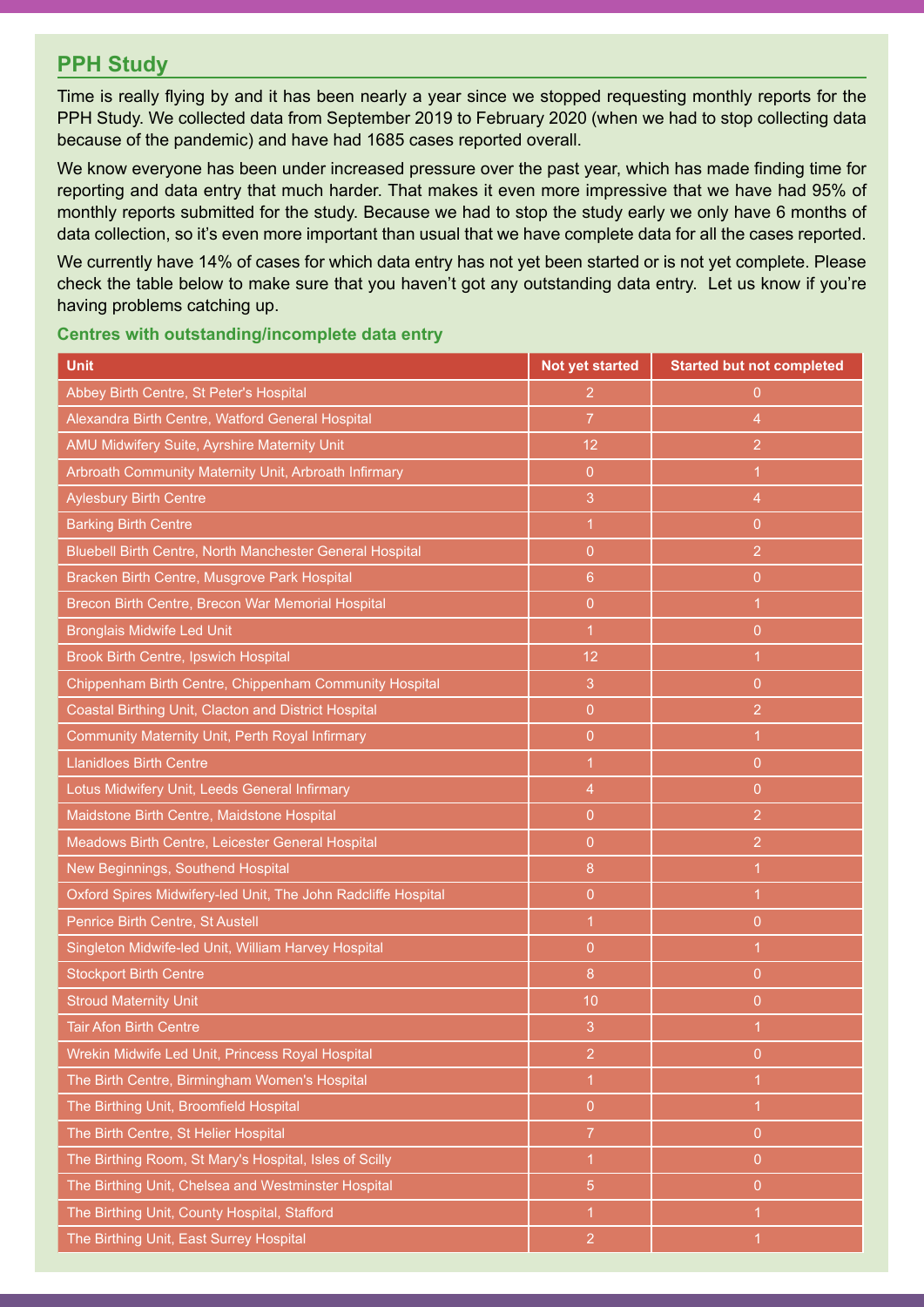| <b>Unit</b>                                                | <b>Not yet started</b> | <b>Started but not completed</b> |
|------------------------------------------------------------|------------------------|----------------------------------|
| The Birthing Unit, Ninewells Hospital                      | $\overline{2}$         | $\overline{0}$                   |
| The Carmen Suite, St George's Hospital, Tooting            | $\mathbf{0}$           | $\overline{2}$                   |
| The EGA Birth Centre, University College Hospital          | 12 <sub>2</sub>        | $\overline{0}$                   |
| The Heath Birth Centre, Royal Free Hospital                | $\overline{0}$         | $\blacktriangleleft$             |
| The Home from Home Unit, Ysbyty Dolgellau                  | $\overline{1}$         | $\overline{0}$                   |
| The Marton Suite, James Cook University Hospital           | $\overline{0}$         |                                  |
| The Mary Rose Birth Centre, Queen Alexandra Hospital       | $\overline{0}$         | 5                                |
| The Midwife Led Birthing Unit, Peterborough City Hospital  | $\mathbf 1$            | $\overline{0}$                   |
| The Midwife Led Unit, Leighton Hospital, Crewe             | 18                     | 3                                |
| The Midwife Led Unit, Lister Hospital                      | 0                      | 1                                |
| The Midwifery Led Birth Unit, University Hospital of Wales | $\overline{2}$         | 3                                |
| The Midwifery Led Unit, Altnagelvin Area Hospital          | 5                      |                                  |
| The White Horse Birth Centre                               | 1                      | $\overline{0}$                   |
| The Willow Suite, Birmingham Heartlands Hospital           | $\overline{1}$         | $\overline{0}$                   |
| Withybush Midwife Led Unit                                 | $\overline{1}$         | $\overline{0}$                   |
| <b>Wycombe Birth Centre</b>                                | 3                      |                                  |

## **Final data entry reminder…**

When finalising the data entry, please remember to double check if your case/control actually meets the eligibility criteria for the study. This will avoid unnecessary data entry or duplication of work. If you are unable to retrieve the notes, please do let us know so we can make a note on the system and stop chasing you.



A woman who gave birth in the MLU and had a PPH requiring transfer to obstetric unit or obstetric care. This includes women where PPH was a secondary reason for transfer (e.g. PPH in the context of retained placenta or perineal trauma)

#### **CONTROL:**

The woman who gave birth in the MLU immediately before the CASE. If there are two women who are CASES one after the other, the first case cannot be a control. You will have to identify the two women who gave birth immediately before the two CASES. Remember the same woman cannot be a control for more than one case.

## **Water immersion for women with raised BMI survey**

We recently invited you to complete a survey and send us your guidelines for our ongoing project about the use of immersion in water and care of obese women in labour. Claire Litchfield, a PhD student at Oxford Brookes University, is working with us to investigate whether the use of immersion in water may improve rates of normal birth in obese women.

Thank you to all those who have already replied!

So far, we have received responses from 97 reporters. Of those, 64 were completed surveys and 56 guidelines. There is still time to take part in this and as always a high response rate will mean that the results are more useful. If you have completed the survey, but not yet sent us your guidelines please do that ASAP. If you have not yet taken part please follow the link in the email you have received from UKMidSS. If you have any questions, or would like further information please contact **[ukmidss@npeu.ox.ac.uk](mailto:ukmidss%40npeu.ox.ac.uk?subject=)**